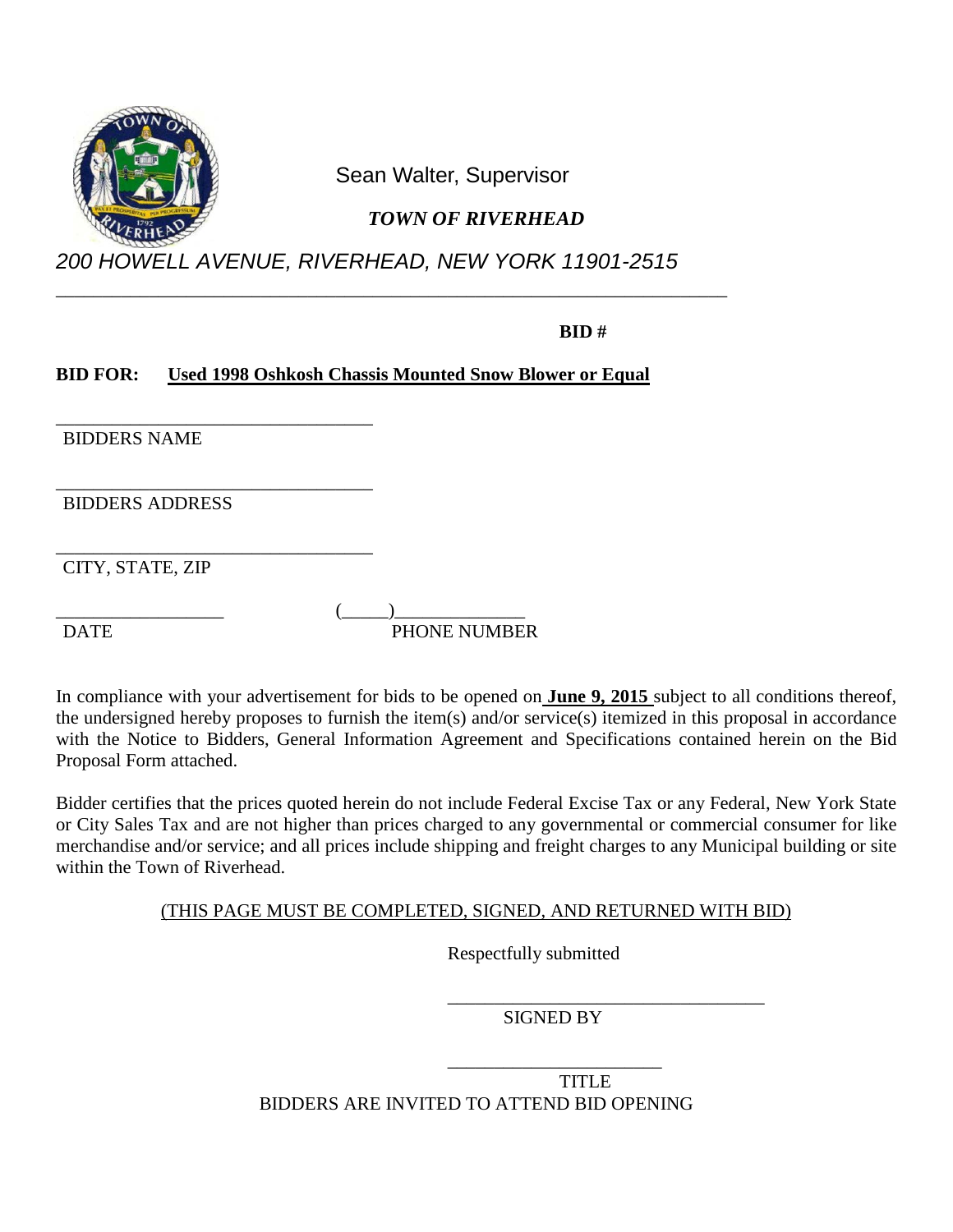#### **NOTICE TO BIDDERS**

**Sealed bids for the purchase of a "Used 1998 Oshkosh Chassis Mounted Snow Blower or Equal" for the use of the Riverhead Highway Department will be received by the Town Clerk of the Town of Riverhead at the Town Hall, 200 Howell Avenue, Riverhead, New York 11901 until 11:00 a.m. on June 9, 2015.**

**Instructions for bidders, specifications and forms may be obtained by visiting the Town of Riverhead website at [www.townofriverheadny.gov,](http://www.townofriverheadny.gov/) click on "Bid Requests".**

**All bids will be submitted on the bid form provided. Any and all exceptions to the specifications will be listed on a separate sheet of paper bearing the designation "Exceptions to the Specifications", and attached to the bid form.**

**The Town Board reserves the right and responsibility to reject any or all bids or waive any formalities if it believes such action to be in the best interest of the town.**

**All bids will be submitted in a sealed envelope bearing the designation "Used 1998 Oshkosh Chassis Mounted Snow Blower or Equal" and addressed to: TOWN CLERK, TOWN OF RIVERHEAD, 200 HOWELL AVENUE, RIVERHEAD, NEW YORK 11901.**

> **BY ORDER OF THE TOWN BOARD OF THE TOWN OF RIVERHEAD DIANE M. WILHELM, TOWN CLERK**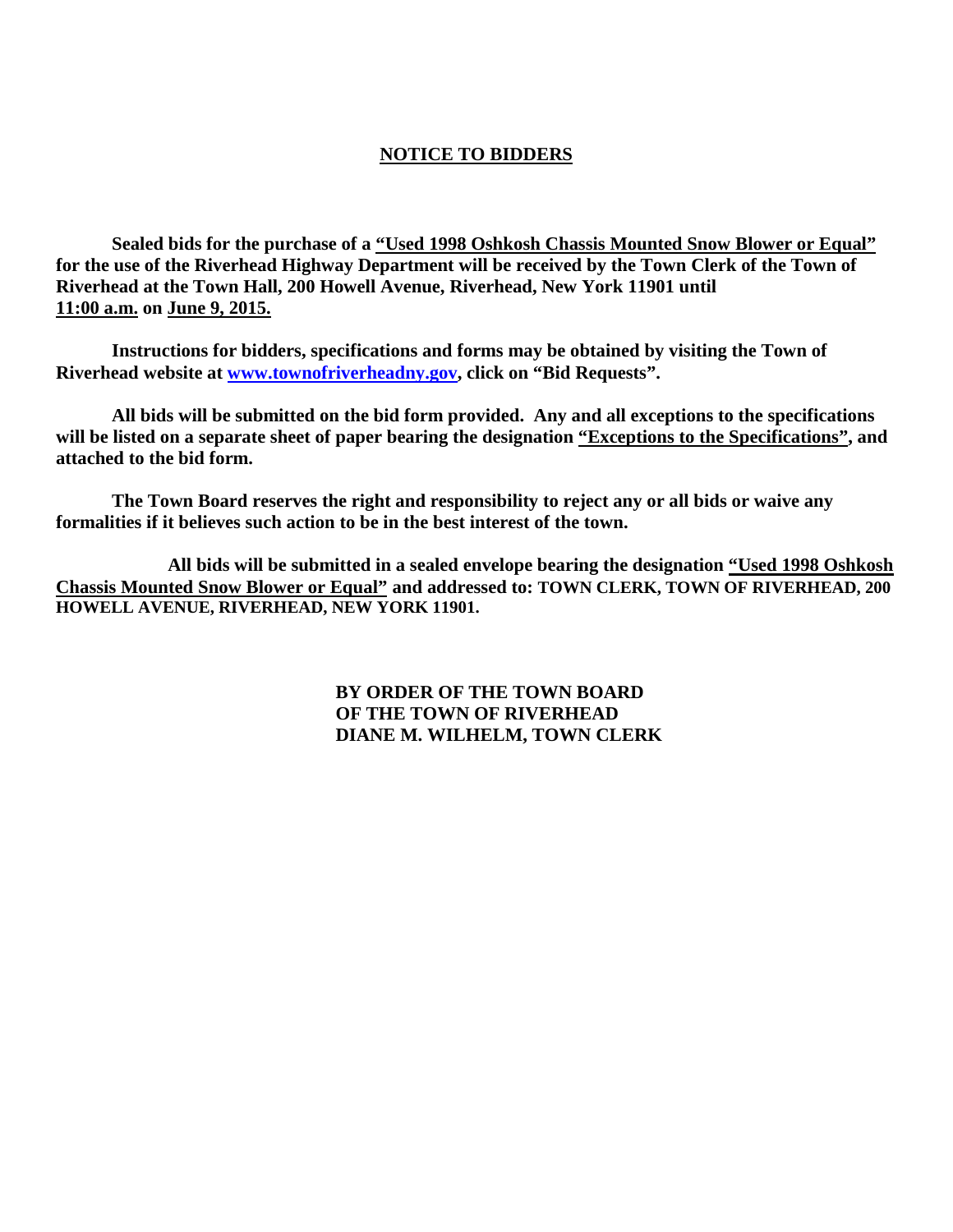#### INTENT SECTION:

It is the intent of the following specification to describe a used, 1998 Oshkosh Chassis Mounted Snow Blower.

The following specification is based upon various snow blowers. The Town of Riverhead has evaluated different types of snow blowers and has determined that this product is best suited for the town's needs in safety, quality, performance, and long term operating costs. This specification is not to be interpreted as restrictive, but rather as a measure of the safety, quality and performance against which all snow blowers will be compared to.

In addition, the items listed below shall be considered as part and parcel to the bid.

- 1. Specifications In the event alternate chassis or equipment brands are bid, each vendor shall at the time of the bid submit two (2) copies of a technical description of the unit and components he/she proposes to furnish for the purpose of evaluation. Said representations should be sufficiently detailed so as to address this bid on an item-by- item basis. Specifications submitted by vendors shall be instrumental in substantiating compliance with this bid.
- 2. Brochures In the event alternate chassis or equipment brands are bid, each vendor shall at the time of the bid, submit two (2) copies of each manufacturer's color brochures depicting current production model, by means of photograph of the unit he/she proposes to furnish for the purpose of evaluation. (Xerox, Fax copy or Artist sketch not acceptable.) Brochure should be sufficiently detailed so as to clearly illustrate general arrangement and fabrication of the Dump Body, Plow, etc. and chassis model.
- 3. Coating Specifications, Samples and MSDS Sheets In the event an alternate is bid, the vendor shall supply (2) wet and (2) dry samples at the time of the bid. Wet samples shall be in steel containers and be clearly labeled to match the stated offering. Dry samples shall be provided on 3" x 6" tin placards. MSDS sheets shall be provided and will be instrumental in verifying compliance.

In the event exceptions are taken, the vendor is hereby instructed to annotate and number the exceptions taken and provide all detail relevant to those exceptions listed by corresponding number on a separate sheet of paper.

As per the New York State General Municipal law, all political subdivisions are allowed to make purchases through the resulting contract(s). Any other political subdivision will issue purchase orders directly to vendors within the specified contract period referencing the Town of Riverhead's contract and shall be liable for any payments due on such purchase orders; and shall accept sole responsibility for any payment due.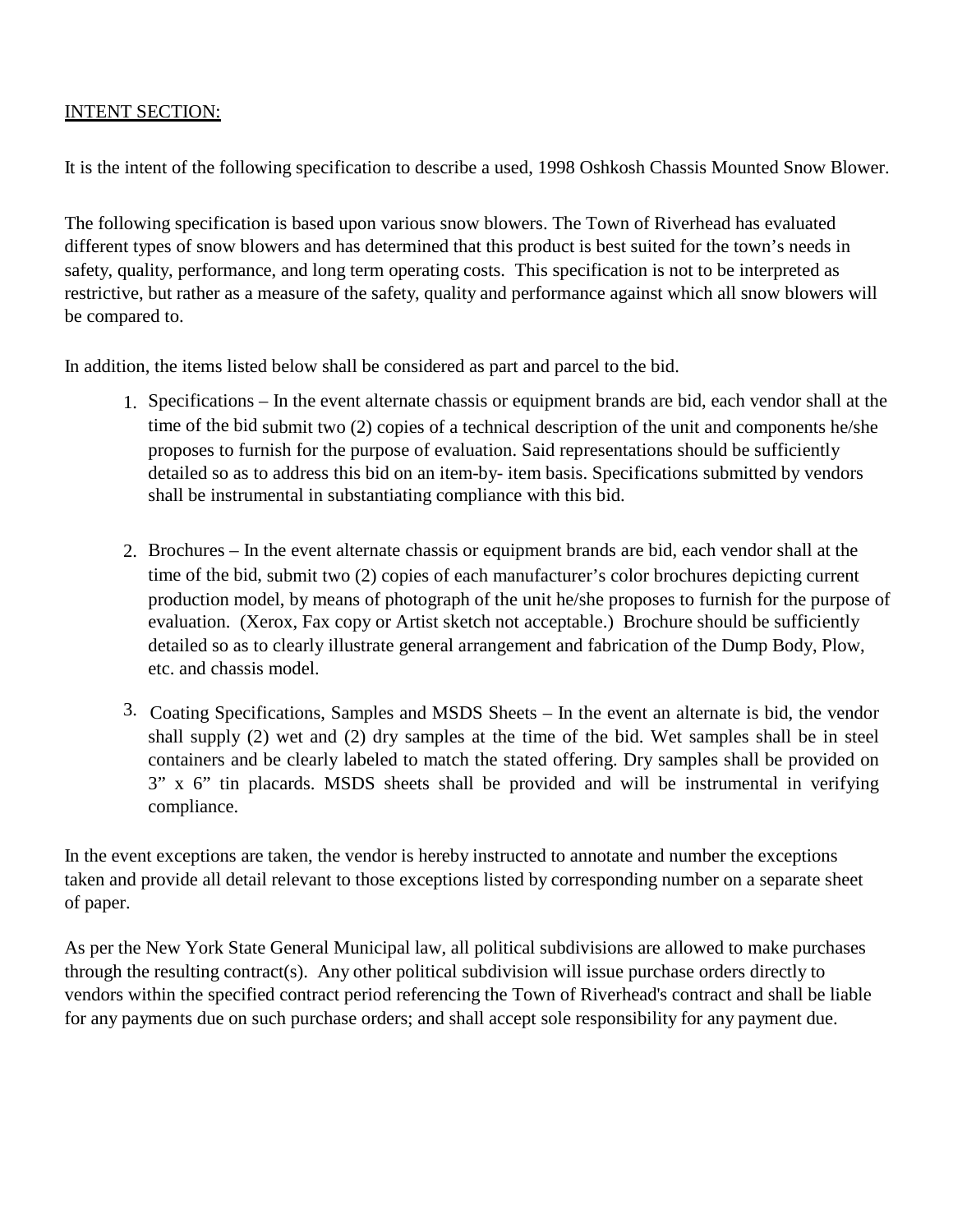### Instructions to the Bidders:

In the event an alternate is bid, complete product specifications and brochures as described above shall be considered mandatory. The information submitted by vendors shall be instrumental in substantiating compliance with the requirements of this bid. Failure to submit these technical support documents at the time of the bid shall render the bid non-responsive.

Vendors are cautioned that unsubstantiated claims of compliance to the technical specification and/or any written representations that the product offered is of commensurate capability or an "or equal" nature will not constitute compliance with this requirement.

No individual claim(s) of compliance, equality or superiority shall receive any consideration in the absence of specific technical information to support such claims. The issuance of unsupported claims shall render the bid non- responsive. In the event an alternate is bid, the Town of Riverhead reserves the right to request a demonstration within ten (10) working days of notification. Demonstration will be conducted at a designated location within the Town of Riverhead free of charge. Failure to comply with a request for demonstration may result in disqualification of bid

In the event an alternate is bid, the Town of Riverhead reserves the right to request a demonstration within ten (10) working days of notification. Demonstration will be conducted at a designated location within the Town of Riverhead free of charge. Failure to comply with a request for demonstration may result in disqualification of bid.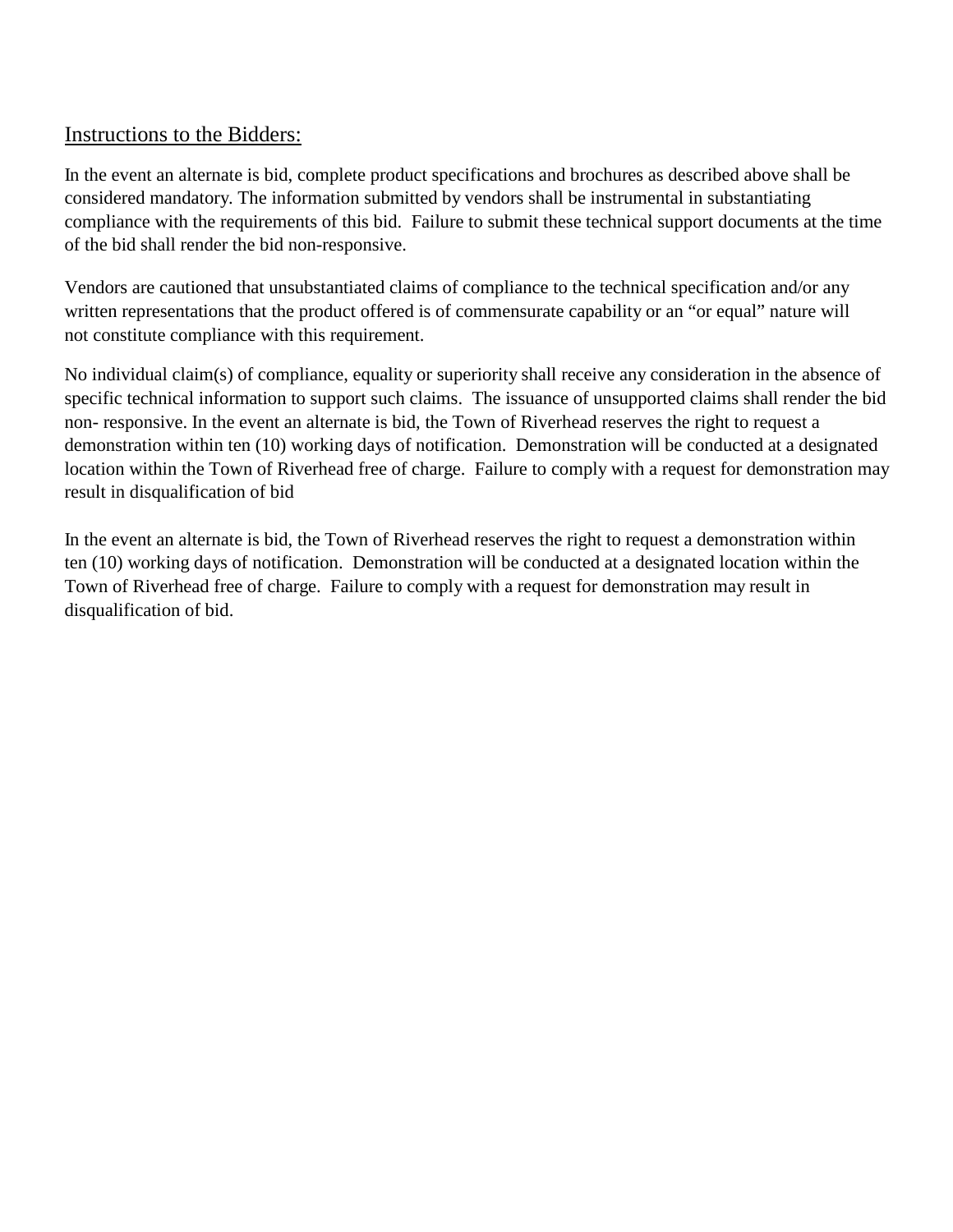# **TOWN OF RIVERHEAD**

# *NEW YORK*

**THE MENTION, IN THE SPECIFICATIONS, OF ANY UNIT, COMPONENT OR EQUIPMENT BY BRAND NAME AND/OR MODEL IS MEANT TO CONVEY TO THE POTENIAL BIDDER THE TYPE AND QUALITY OF THE PRODUCT REQUIRED AND DESIRED BY THE TOWN. ANY UNIT, COMPONENT OR EQUIPMENT WHICH IS OF EQUAL TYPE AND QUALITY MAY BE CONSIDERED AS SUCH AND MAY BE ACCEPTABLE TO THE TOWN, UPON AGREEMENT BY THE TOWN BOARD TO THAT FACT. THE DECISION OF THE TOWN BOARD HOWEVER, IN SUCH CIRCUMSTANCE, IS FINAL.**

**FURTHERMORE, THE TOWN BOARD OF THE TOWN OF RIVERHEAD RESERVES THE RIGHT AND RESPONSIBILITY TO REJECT ANY OR ALL BIDS IF THEY BELIEVE SUCH ACTION TO BE IN THE BEST INTEREST OF THE TOWN.**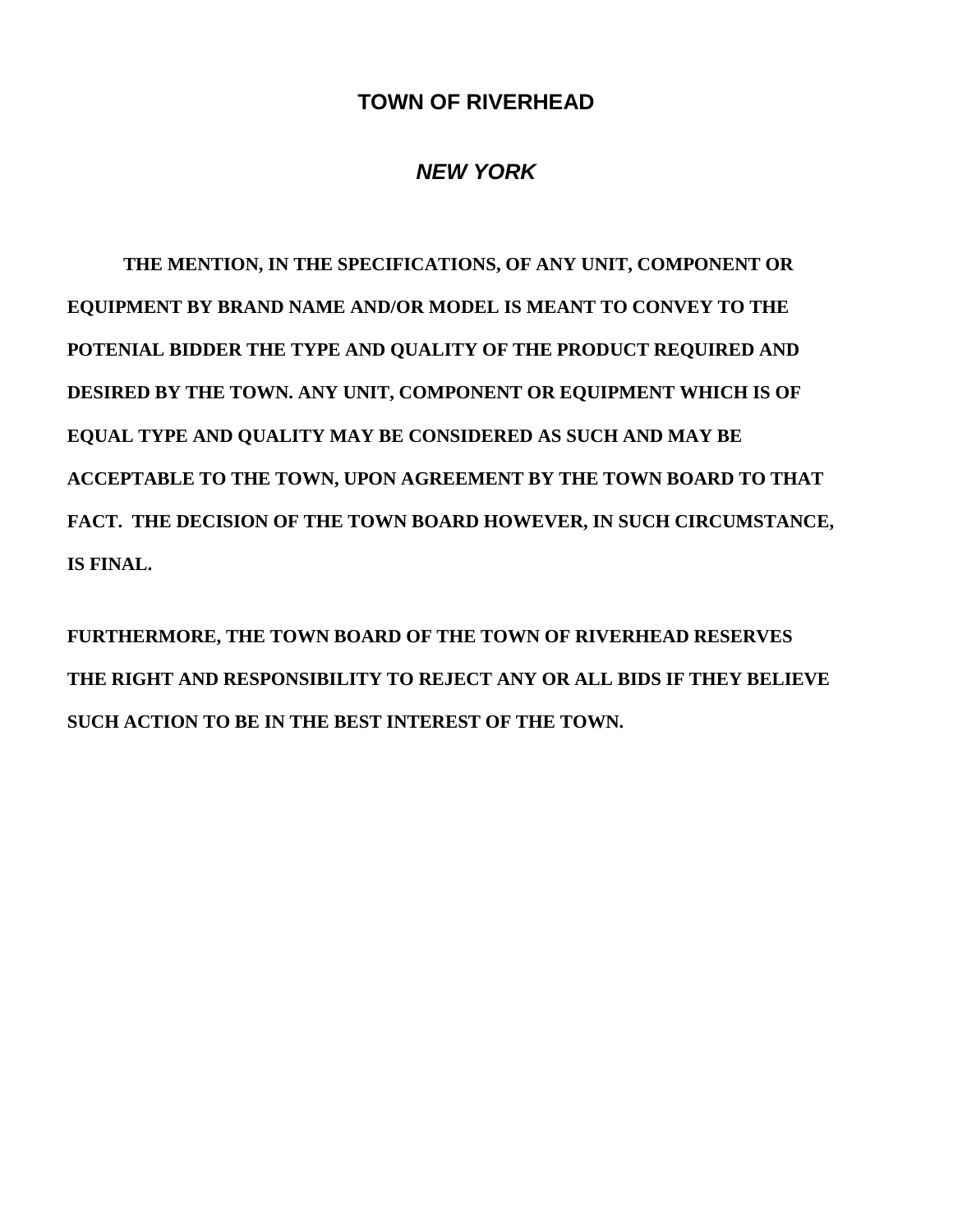# **SPECIFICATIONS FOR 1998 OSHKOSH CHASSIS MOUNTED**

# **SNOW BLOWER OR EQUAL**

| Description                                                                                         | Comply | Comply         | Exceptions |
|-----------------------------------------------------------------------------------------------------|--------|----------------|------------|
|                                                                                                     | Yes    | N <sub>o</sub> |            |
|                                                                                                     |        |                |            |
| <b>CHASSIS</b>                                                                                      |        |                |            |
|                                                                                                     |        |                |            |
| Chassis must be manufactured by Oshkosh, model<br>H2718-B and gross vehicle weight of 41000 pounds. |        |                |            |
| Chassis is to be no older than 1998                                                                 |        |                |            |
| Chassis is to have a front mounted Snow Blower                                                      |        |                |            |
| Chassis (drive) engine is a 6 cylinder Detroit diesel 365<br>H.P                                    |        |                |            |
|                                                                                                     |        |                |            |
| <b>SNOW BLOWER</b>                                                                                  |        |                |            |
|                                                                                                     |        |                |            |
| Auxiliary (blower) engine is 6 cylinder Detroit diesel<br>710 H.P                                   |        |                |            |
| Drive engine must have no more than 2880 miles and<br>1035 hours of operation                       |        |                |            |
| Blower and blower engine must have no more than 900<br>hours of operation                           |        |                |            |
| Blower must be capable of 3000 T.P.H.                                                               |        |                |            |
| Delivery date will be a consideration in awarding the<br>bid.                                       |        |                |            |
| Unit must be available for inspection immediately after<br>opening bid date.                        |        |                |            |
| Unit must come complete with full service records and<br>oem operators and maintenance manuals      |        |                |            |
| Oshkosh fender wells must be coated in Megaflex<br>Preventive Abrasion Resistant Coating.           |        |                |            |
|                                                                                                     |        |                |            |

**Please Note:** *You are required to read and sign page CF-1.*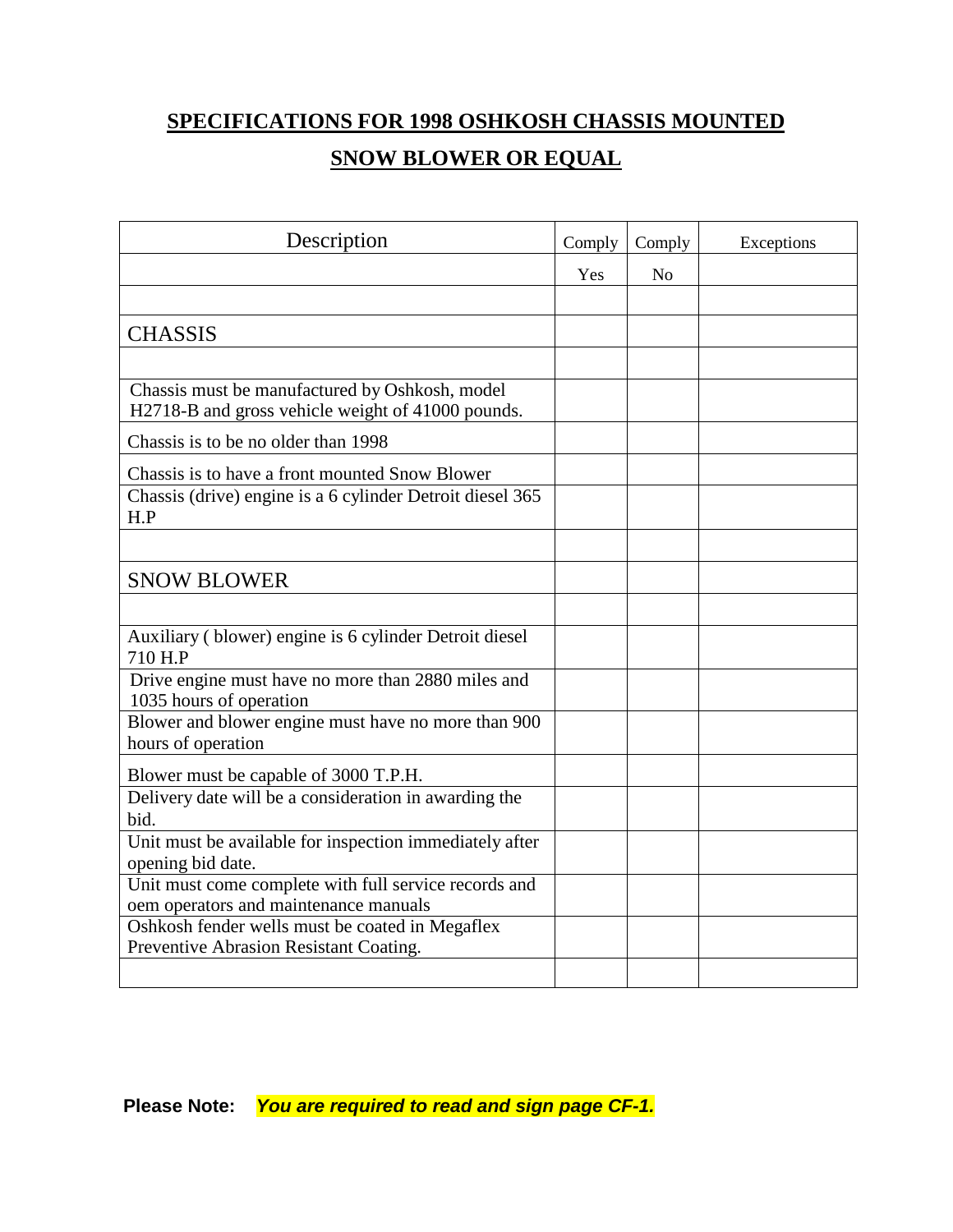# **TOWN OF RIVERHEAD 200 HOWELL AVENUE RIVERHEAD, NEW YORK**

### **UNDER PENALTIES OF PERJURY:**

#### **\_\_\_\_\_\_\_\_\_\_\_\_\_\_\_\_\_\_\_\_\_\_\_\_\_\_\_\_\_\_\_\_** (**BIDDER) BEING DULY SWORN, DEPOSES**

#### **AND SAYS:**

- **(A) this bid or proposal has been independently arrived at without collusion with any other bidder or with any competitor or potential competitor;**
- **(B) this bid or proposal has not knowingly disclosed, prior to the opening of bids or proposals for this project, to any other bidder, competitor or potential competitor;**
- **(C) no attempt has been or will be made to induce any other person, partnership or corporation to submit or not to submit a bid or proposal;**
- **(D) the person signing this bid or proposal certifies that he has fully informed himself regarding the accuracy of the statements contained in this certificate, and under the penalties of perjury affirms the truth thereof, such penalties being applicable to the bidder as well as to the person signing in its behalf; and**
- **(E) that attached hereto (if a corporate bidder) is a certified copy of resolution authorizing the execution of this bid or proposal in behalf of the corporate bidder.**

**BY: \_\_\_\_\_\_\_\_\_\_\_\_\_\_\_\_\_\_\_\_\_\_\_\_\_\_\_\_\_\_**

**\_\_\_\_\_\_\_\_\_\_\_\_\_\_\_\_\_\_\_\_\_\_\_\_\_\_\_\_\_\_**

**SWORN TO BEFORE ME THIS \_\_\_\_\_\_ DAY OF \_\_\_\_\_\_\_\_\_\_\_\_\_\_\_\_, 20\_\_\_\_**

**\_\_\_\_\_\_\_\_\_\_\_\_\_\_\_\_\_\_\_\_\_\_\_\_\_\_\_\_\_\_\_\_\_\_\_\_\_\_\_\_\_\_\_\_ NOTARY PUBLIC**

**CF-1**